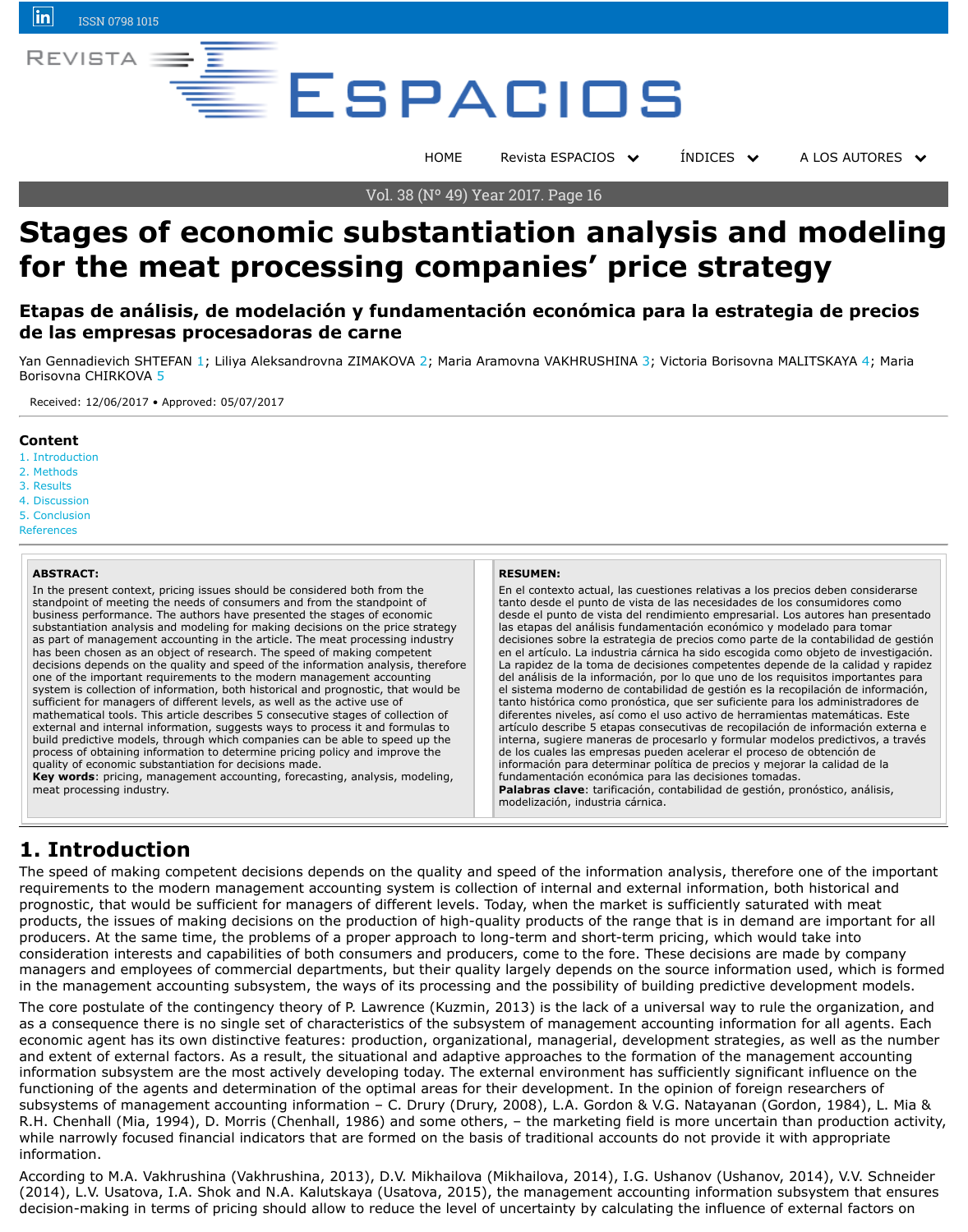pricing; predicting changes in prices taking into consideration the capabilities of consumers; determining the projected cost price of certain types of products.

Modern producers are focused on consumers; therefore, an important part of this process is to determine the factors that influence prices and the choice of the proper pricing policy. The need to focus the activities on long-term tasks requires changing approaches to collecting and predicting information of the external environment to determine the pricing policy.

# <span id="page-1-0"></span>**2. Methods**

At the first stage, factors that influenced pricing in the meat processing industry were identified and analyzed. Two sources of information were used during the research:

1) statistical data for the Russian Federation,

2) data of economic agents of the meat processing industry of the Belgorod region.

A standard statistical analysis of the per capita monetary incomes of the population was carried out, a trend equation was built, and a revenue forecast through to 2020 was built on their basis.

Based on these forecasts of the volume of production of commercial pork in the Russian Federation and information of the average option of the forecast of changes in headcount, the volume of average annual production of pork per capita (Cons) was calculated using the following formula:

where  $a_0$  is a constant term,  $a_1$ ,  $a_2$  ( $a_2$ <0) are coefficients; Inc is income per capita; Cons is goods production per capita, *S* is volume of production, *N* is average annual population.

$$
Cons = S/N, \tag{1}
$$

where S was production volume, N was average annual population

The second stage involved building the economic and mathematical model for the development of the price environment on the pork market based on multifactor correlation and regression analysis. This approach allowed to assess the degree of influence of each of the factors introduced in the model at the other factors fixed at the intermediate level on the resulting figure under study (prices of agricultural producers for pork).

The theoretical basis for building a model of the pork market was constituted by the works of Russian researching economists. The hypothesis about the influence of certain factors on the state of prices in the pork market was based on the researches of the Doctor of Economics, Professor of the Department of Economics of the Non-state educational institution of *higher professional education* Russian New University, K.G. Borodin (Borodin, 2015). The standard form of the equation for the development of the commodity market formed by the authors is as follows (2):

$$
P = a_0 + a_1 I n c + a_2 C n s = a0 + a_1 I n c + a_2 [S/N],
$$
 (2)

An important component of this stage is the correlation and regression analysis of actual values.

Building the forecast model and testing its significance suggest:

- calculation of the regression statistics of the model;

- estimation of the manifested reliability of the resulting figure dependence on the factors reflected in the model with the use of the variance analysis;

- estimation of variability determined by the effect of the variables under study and their interaction, with the calculation of the F-test.

The model presented and justified by calculations allowed to predict a change in the level of prices for products.

At the third stage, prices and competitive advantages were monitored, which included monitoring, evaluation and research of the trends of main competitors of the meat processing industry.

It is recommended to use the selling prices (ex VAT) as a basic criterion determining the value of a certain part of the dressing. As such, it is proposed to distribute the prime cost of the raw material that has undergone processing using formulas (3, 4):

 $(4)$ 

 $BPR_i = \frac{P_i \cdot u}{\sum_{i=1}^u P_i}$  $\textit{UPC}_i = \frac{\textit{BPR}_i \cdot P_{raw} \sum_{i=1}^{u} Q_i}{\sum_{i=1}^{u} (Q_i \cdot \textit{BPR}_i)}$ 

where

(PC) is cost of processed raw materials (PC), UPC is unit production cost, Q is quantity of processed raw materials, P is selling price of processed raw materials (ex VAT), Praw is purchase price of raw materials (ex VAT), u (units) is number of types of processed raw materials, BPR is basic price ratio.

At the same time, it becomes possible to calculate the marginal revenue for each type of products, which in turn lays the foundation for modeling the production in order to reduce costs.

The fifth stage suggested conclusions and definition of a pricing policy on the basis of calculations made at the previous stages.

#### <span id="page-1-1"></span>**3. Results**

Results of theoretical studies were implemented in practice.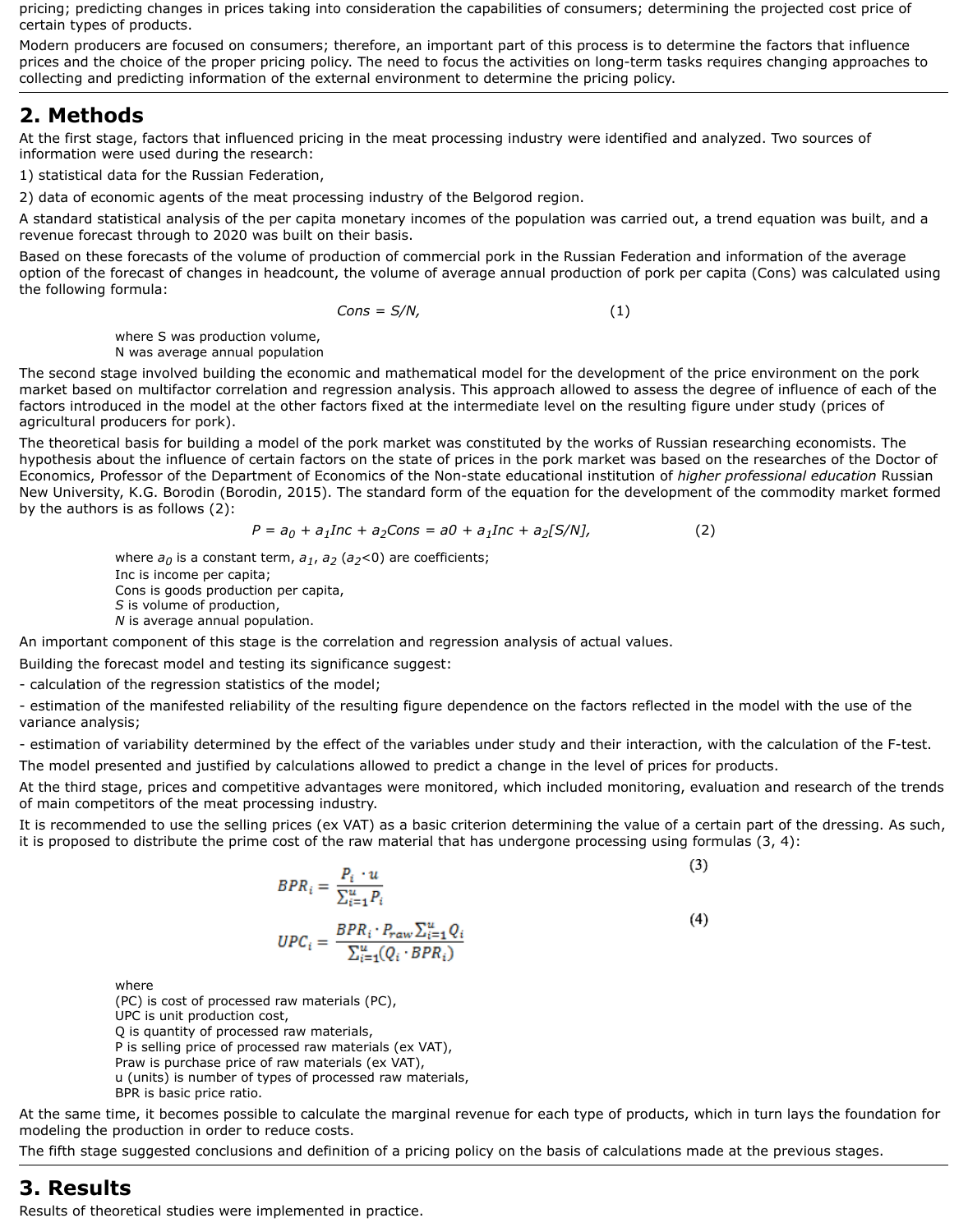At the first stage, external factors influencing pricing were defined, their statistical analysis was carried out, and a forecast of the change in factors was compiled.

Based on the statistical data on the per capita income of the population, the chart presented in Figure 1 was built.

**Figure 1**



It reveals that per capita income in Russia sees a stable increasing trend; this is confirmed by the high index of reliability of approximation (R2 = 0.9969) and indicates a high degree of correspondence of the linear trend model to the source data. Based on the compiled trend equation (5):

$$
Y = 2\,327^*X + 16\,384, \,(5)
$$

the forecast of the weighted average income of the Russian population was built, which was graphically represented in Figure 2.

**Figure 2**



Volume of production of commercial pork in Russia is another important external factor; its dynamics and development forecast are presented in Figure 3.

(Russian Statistical Yearbook 2016. Statistical Bulletin, 2016).



The upward trend in volume indicators is due to gradual decrease in the share of private farm holdings, as well as to the program of accelerated import substitution.

Evaluation of the demographic situation in Russia, presented in Figure 4, was made on the basis of official data on the average option of the forecast of changes in Russian population.

> **Figure 4** Forecast of changes in population according to the average scenario of the situation d evelopment, people. (Federal Service of State Statistics of the Russian Federation).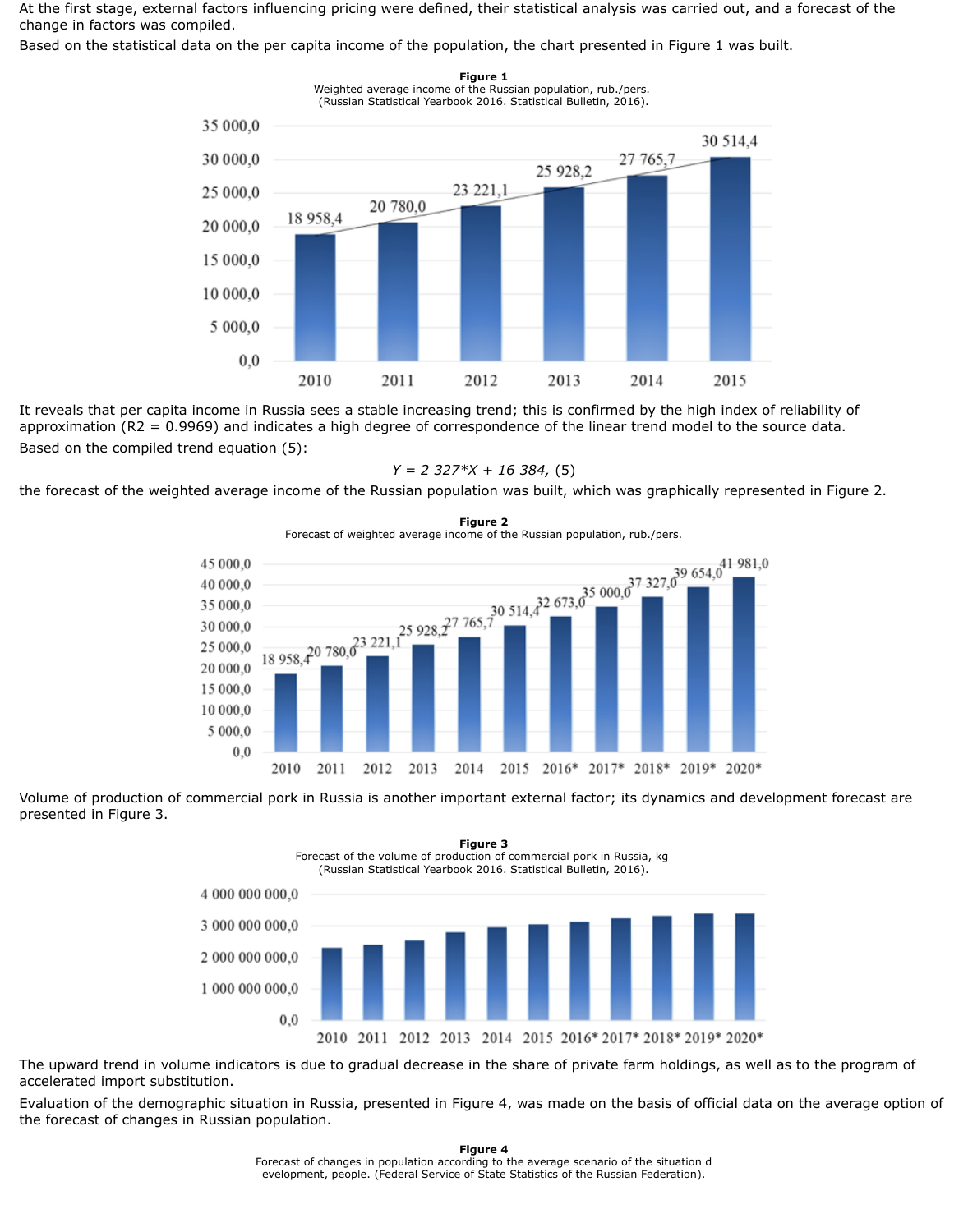

The forecast of the average annual pork production per capita shown in Figure 5 was calculated on the basis of indicators of forecasted growth in production volumes and population using formula (1).



At the second stage, a multifactorial correlation and regression analysis of actual values for 2010-2015 was carried out, based on the formula (2) and using the MS Excel analysis package, which allowed to form the regression equation (6):

*P = 30,7331 + 0,0045 \* Inc – 1,03282\*Cons* (6)

Following the results of the analysis, it was found that 78.44% (value of the coefficient of multiple determination) of price variation was explained by changes in per capita income, as well as by fluctuations in production per capita. Besides, since the calculated F-test was larger than the tabulated value (7.28 > 6.94), the explained variance was significantly larger than the unexplained variance, hence the model was significant. Therefore, the calculated model data can be used for predictive estimate.

Substituting the data into equation (4), the predicted values of the resulting indicator of the model can be found, which allows to present them in the form of a chart shown in Figure 6.



**Figure 6**

#### $0,0$ 2010 2011 2012 2013 2014 2015 2016\* 2017\* 2018\* 2019\* 2020\*

As can be seen, the model describes the drop in the resulting indicator in 2016 (145 rub./kg), however, there is a rise in prices in subsequent periods (by 14% in 2017, by 6% in 2018, by 5.7 % in 2019).

In the future, a similar situation is observed in favor of an increase in the resulting indicator but with lower growth rates, which indicates the stabilization of prices on the pork market and the optimistic prerequisites for the development of pig-breeding companies.

Since the forecasting was carried out taking into consideration the real income of clients, the resulting prices described the real possibilities of the buyers, i.e. the calculations could be used to determine the target price.

Conducting price monitoring and determining competitive advantages that were carried out at stage 3 are the task of the marketing department.

Results of monitoring regional competitors and competitive advantages of CJSC "CapitalAgro" are presented in Table 1.

50,0

**Table 1** Competitors of CJSC "CapitalAgro" in the production of meat semi-finished products for 2015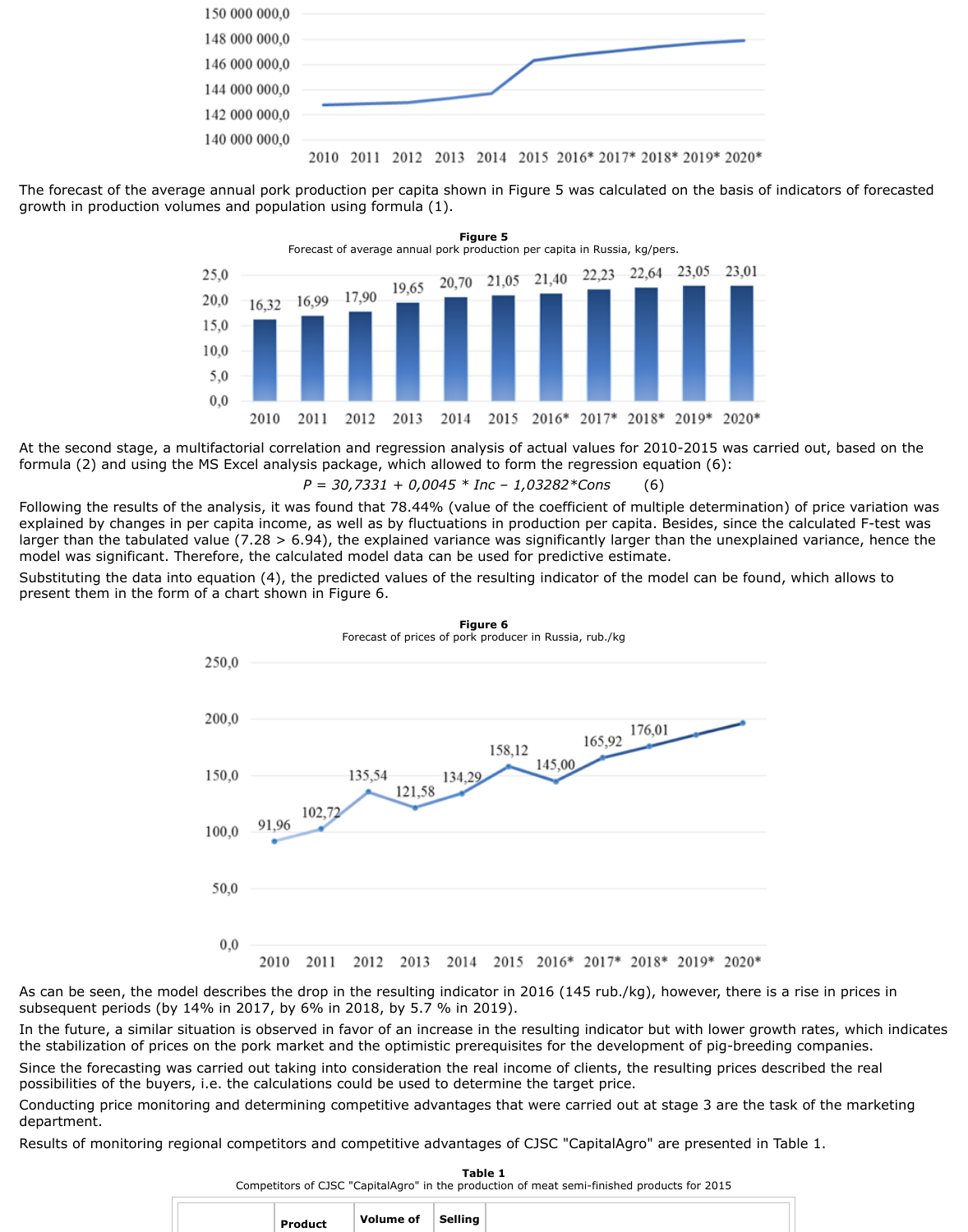| <b>Name</b>                  | type                                       | production,<br>thous. tons | price,<br>rub. | <b>Competitive advantages</b>                                                      |                                                                                               |                                                                 |  |  |
|------------------------------|--------------------------------------------|----------------------------|----------------|------------------------------------------------------------------------------------|-----------------------------------------------------------------------------------------------|-----------------------------------------------------------------|--|--|
| AIH "Miratorg"<br><b>LLC</b> | Semi-<br>prepared                          | 369.9                      | 130.14         | Vertical<br>integration                                                            | Diversification of<br>production (pork,<br>beef, production<br>of semi-finished<br>products). | Availability of<br>the forming<br>proprietary<br>retail network |  |  |
| "GC Agro-<br>Belogorye" LLC  | meat and<br>meat-<br>contained<br>products | 162.9                      | 145.12         | (proprietary feed<br>production,<br>breeding, meat<br>processing,<br>distribution) | Availability of<br>proprietary<br>slaughter<br>production                                     |                                                                 |  |  |
| "Rusagro GC"<br><b>LLC</b>   |                                            | 183.8                      | 144.70         |                                                                                    |                                                                                               |                                                                 |  |  |

The conducted research allowed to define the structure of basic costs of meat processing plants of the Belgorod and Bryansk regions; it is presented in Table 2.

| 2016           |
|----------------|
| 1.09-2%        |
| $3.8 - 5%$     |
| $1 - 2%$       |
| $0.5 - 0.9%$   |
| 1.25-1.9%      |
| $0.09 - 0.18%$ |
| $3 - 3.85%$    |
| 85-88%         |
|                |

**Table 2** Structure of basic costs of meat processing plants under study

Since the raw materials accounted for the largest specific weight in the product structure, the cost of meat raw materials was calculated using formulas (3) and (4) at the fourth stage taking into consideration the value of dressing (Table 3).

| <b>Name</b>          | Yield,<br>$\frac{1}{2}$ | Q, kg         | Praw, | Р,<br>rub./kg $ $ rub./kg | <b>BPR</b> | UPC,<br>rub./kg | PC, rub.         |
|----------------------|-------------------------|---------------|-------|---------------------------|------------|-----------------|------------------|
| Raw materials (bone- | 100.00                  | 17,765,196.48 | 97.22 | X                         | X          | X               | 1,727,171,880.00 |

**Table 3** Cost price of meat raw materials taking into consideration the value of dressing

| in meat)                                   |       |              |                |        |      |        |                |
|--------------------------------------------|-------|--------------|----------------|--------|------|--------|----------------|
| Pork tenderloin                            | 1.20  | 213,182.36   | $\mathsf{x}$   | 270.76 | 2.39 | 172.92 | 36,862,435.31  |
| Pork neck large piece                      | 6.00  | 1,065,911.79 | $\pmb{\chi}$   | 239.89 | 2.12 | 153.20 | 163,298,301.19 |
| Pork shoulder boneless<br>large piece      | 3.90  | 692,842.66   | $\mathsf{x}$   | 193.20 | 1.71 | 123.38 | 85,485,016.73  |
| Pork knuckle                               | 3.30  | 586,251.48   | $\mathsf{x}$   | 108.98 | 0.96 | 69.60  | 40,801,771.12  |
| Pork loin on bone large<br>piece           | 11.50 | 2,042,997.60 | $\mathsf{x}$   | 224.42 | 1.98 | 143.32 | 292,804,448.32 |
| Pork breast on bone in<br>skin large piece | 13.50 | 2,398,301.52 | $\pmb{\chi}$   | 200.97 | 1.77 | 128.35 | 307,810,388.41 |
| Pork ham boneless no<br>skin large piece   | 15.05 | 2,673,662.07 | $\mathsf{x}$   | 195.25 | 1.72 | 124.69 | 333,384,814.75 |
| Pork shank                                 | 3.95  | 701,725.26   | $\pmb{\times}$ | 107.72 | 0.95 | 68.79  | 48,273,825.06  |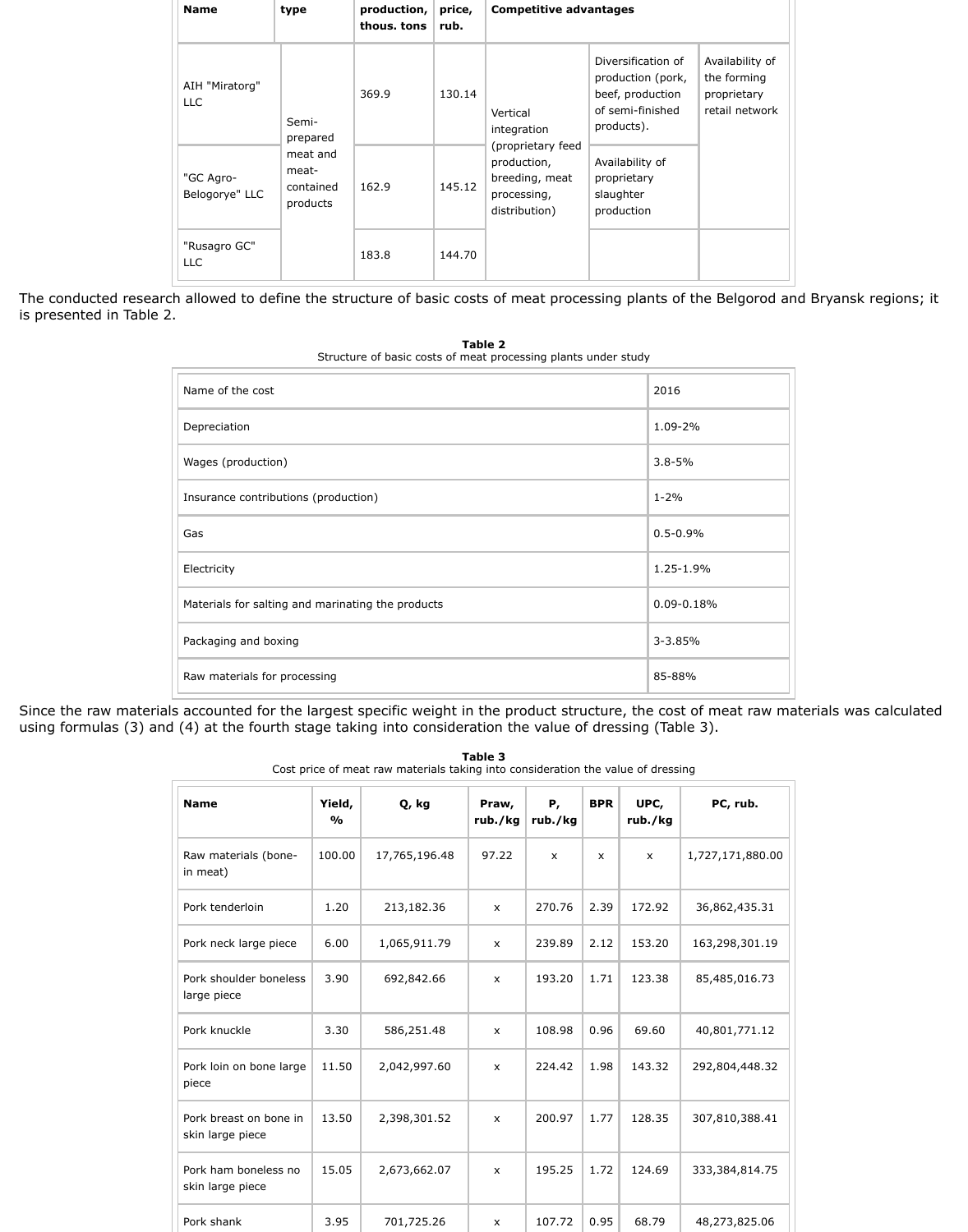| Trimmed pork with the<br>content of fat and<br>chain muscle no more<br>than 30% | 5.00 | 888,259.82   | $\mathsf{X}$       | 120.42 | 1.06 | 76.90  | 68,310,411.12 |
|---------------------------------------------------------------------------------|------|--------------|--------------------|--------|------|--------|---------------|
| Trimmed pork with the<br>content of fat and<br>chain muscle 50% to<br>85%       | 3.40 | 604,016.68   | $\pmb{\mathsf{X}}$ | 137.07 | 1.21 | 87.54  | 52,873,687.72 |
| Fat back                                                                        | 2.70 | 479,660.30   | $\mathsf{X}$       | 150.88 | 1.33 | 96.36  | 46,218,272.78 |
| Fat side                                                                        | 2.50 | 444,129.91   | $\mathsf{X}$       | 146.12 | 1.29 | 93.32  | 41,444,599.21 |
| Set for borsch                                                                  | 6.80 | 1,208,033.36 | $\mathsf{X}$       | 64.54  | 0.57 | 41.22  | 49,791,607.29 |
| Soup bone                                                                       | 2.30 | 408,599.52   | $\mathsf{X}$       | 21.48  | 0.19 | 13.72  | 5,605,061.54  |
| Pork skin                                                                       | 5.50 | 977,085.81   | $\mathsf{X}$       | 43.58  | 0.38 | 27.83  | 27,193,692.81 |
| Pork back legs                                                                  | 1.90 | 337,538.73   | $\mathsf{x}$       | 33.74  | 0.30 | 21.55  | 7,273,056.33  |
| Pork intermammillary<br>part                                                    | 1.50 | 266,477.95   | $\mathsf{x}$       | 135.92 | 1.20 | 86.80  | 23,130,919.48 |
| Chain muscle and grits<br>from trimming                                         | 0.50 | 88,825.98    | $\pmb{\mathsf{X}}$ | 24.95  | 0.22 | 15.93  | 1,415,333.63  |
| Pork cutlet meat                                                                | 4.19 | 744,539.38   | $\pmb{\mathsf{X}}$ | 178.58 | 1.58 | 114.05 | 84,911,937.65 |
| Pork raw fat (net)                                                              | 0.01 | 1,598.87     | $\pmb{\mathsf{X}}$ | 70.00  | 0.62 | 44.70  | 71,475.77     |
| Pork raw fat                                                                    | 1.80 | 319,773.54   | $\mathsf{X}$       | 50.00  | 0.44 | 31.93  | 10,210,823.79 |
| Peeling                                                                         | 0.30 | 53,295.59    | $\pmb{\mathsf{X}}$ | 0.00   | 0.00 | 0.00   | 0.00          |
| Losses                                                                          | 0.20 | 35,530.39    | $\pmb{\mathsf{X}}$ | 0.00   | 0.00 | 0.00   | 0.00          |
| Bone scrap                                                                      | 3.00 | 532,955.89   | $\pmb{\mathsf{X}}$ | 0.00   | 0.00 | 0.00   | 0.00          |

The cost of raw materials is indexed in further calculations, and it is assumed that the remaining costs will not change.

The conducted research into competition in the Russian meat processing industry in the production of meat semi-finished products indicate a sufficiently high level of competition. Statistical data demonstrate low incomes of major population of the country, and as a consequence – limit the possibilities of increasing the products' price. Price minimization suggests possibility of cost-cutting and obtaining additional profits, while maintaining the products price. Lean production system is focused on reducing costs and losses. As such, price reduction is the optimal strategy in the current situation.

# <span id="page-5-0"></span>**4. Discussion**

V.S. Plotnikov and O.V. Plotnikova (Plotnikov, 2014) introduce the concept of business accounting and describe it as accounting, where the emphasis in shaping information for the future is shifted to the processes of creating value over time. In our opinion, managerial accounting today is intended to perform the functions of business accounting, and therefore to form various kinds of forecasts that would allow economic agents to properly build their future business processes. This idea is confirmed by the studies conducted by L.A. Zimakova, A.V. Kovalevskaja, S.N. Kovalenko, S.P. Mashirova and N.I. Bykanova (Zimakova, 2016).

Two basic pricing methods are distinguished in the classical economic literature: cost-based and based on market environment and analysis of demand. Each of the options has its pros and cons. N.F. Neburchilova, I.V. Petrunina (Neburchilova, 2016) emphasize that production cost serves as the lower limit of price and demand for products serves as the upper limit of the price in the practice of setting prices for meat and meat products today. Besides, it is important to take into consideration the qualitative characteristics of the product using the consumer properties' coefficients. E.V. Orlova and I.S. Ulmasova (Orlova, 2015) propose integration of these methods and mention the possibility of describing the dynamics of some indicators and preferences using a situational analysis model and making decisions on changing the price of products sold. This research is based on the fact that producers have limits on cost reduction, which is associated with the cost of raw materials, the proportion of which in the production cost of meat processing companies is more than 80%. As a result, it is required to make predictive calculations of production cost. At the same time, an important component is focus on consumer, whose interests are not always predictable.

According to the research by Salah, W, Zaki, H. (Salah, 2013), an average accountant in a manufacturing organization spends up to 75% of their time on accounting and less than 10% on process analysis and improvement. In the context of high automation of accounting, the time spent collecting information should be reduced, while the time for analysis, forecasting and modeling should be increased.

C. Drury (Drury, 2008), when describing the management information subsystem, notes that many of the unforeseen variables are abstract or theoretical parameters that cannot be measured directly, which also necessitates the use of modeling and forecasting.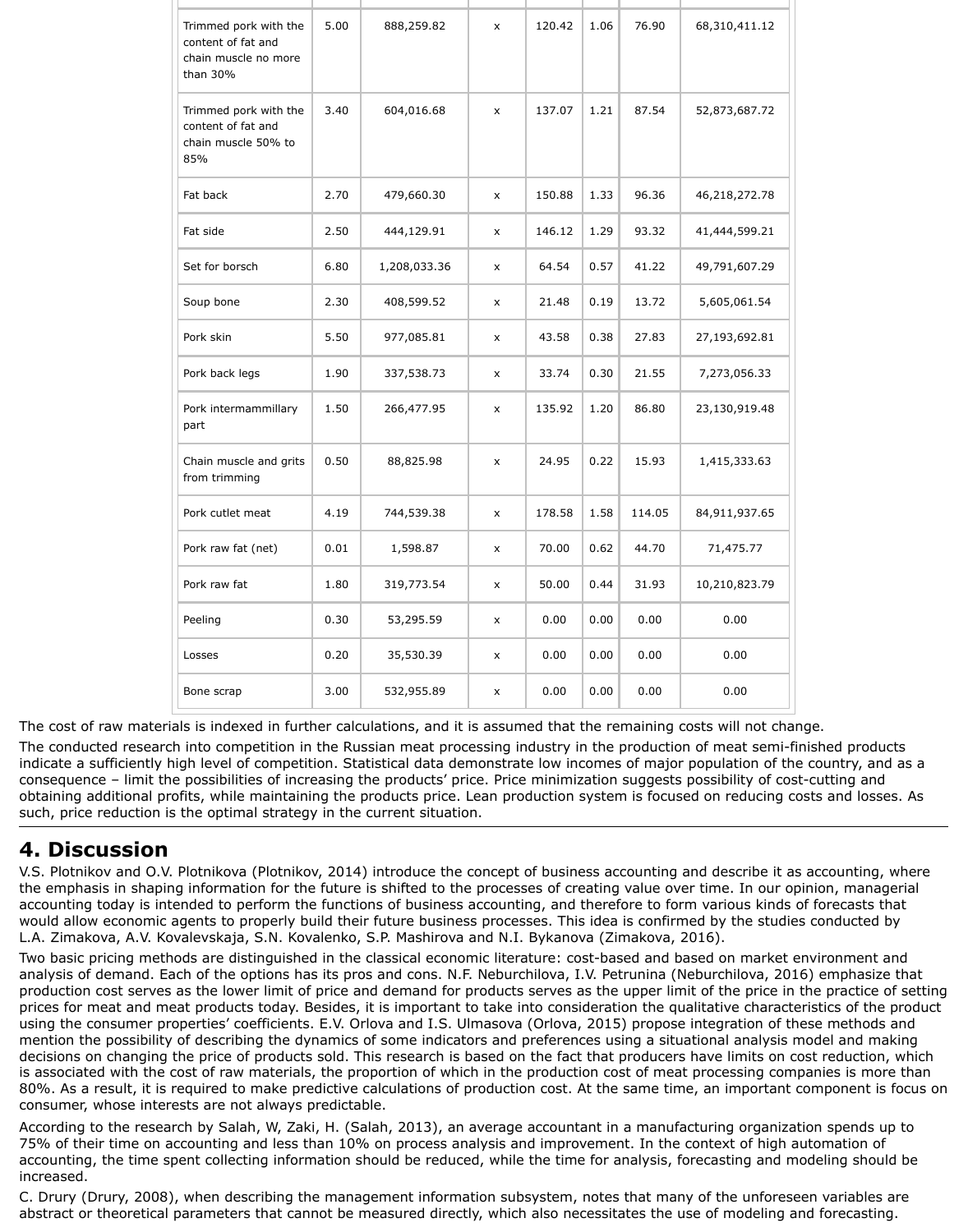According to J. A Mingers (Mingers, 2006), factor analysis is the most important component of predictive calculations, assuming the determination of the influence of a certain factor or group of factors on the indicator under study; it is expedient to use it as an important step in the process of studying the properties of the objects under study.

The authors consider various factors that affect the pricing process in theoretical studies: market state and dynamics; price elasticity of demand, prices of competitors, competitive positions of the company, product life cycle stage, etc. (Rakhlis, 2014). The following most important external factors determining prices in the market of semi-finished meat products among the described factors were identified, which can be included in the mathematical model of development of the price market environment: per capita income, production volume, evaluation of demographic situation, average annual production per capita.

Per capita income is an indicator of the country's economic well-being, which measures the average income received by a single person in the country per year. According to Е. Nikulina, I.Chistnikova, Yu. Lyshchikova, A. Orlova (Nikulina, 2013), per capita income by region should be taken into consideration during calculations. But since the products of meat processing organizations are sold on the territory of a large number of Russian regions, this research was based on statistical data for Russia as a whole. Analysis of statistical data allowed to derive the trend equation and carry out further prediction calculations.

The authors proceeded from the equality of production and consumption volumes when calculating the consumption of meat products per capita. The conducted research into financial statements of economic agents engaged in production of semi-finished meat products revealed that these organizations had small stocks of raw materials (based on the daily demand for processing) and very low stocks of finished products. This is why, due to the specifics of the industry, the assumption is allowed about the equality of pork production and consumption volume as part of modeling for the convenience of evaluation.

Building the economic and mathematical model of development of the pork market price environment involves correlation and regression analysis. According to J. Mingers (Mingers, 2006), the above-mentioned types of analysis can be used to confirm or overturn possible explanations while statistical significance is not treated as an indicator of the theoretical model corresponding to objective reality. S. Modell (Modell, 2007) emphasizes that more reliable explanations can be obtained by combining these methods with an element of abductive reasoning and additional qualitative data. Abductive reasoning extends theoretical hypotheses, when quantitative methods give unconvincing results. This is why qualitative assessment of the results of the conducted analysis is required, which should be provided by specialists. But it cannot be denied that qualitative assessment allows for some subjectivism.

An important step in determining the price strategy is conducting price monitoring and determining competitive advantages.

The product concept is a pricing factor that has not only an external strong influence on prices, but a direct internal influence as well. When developing the product concept, the task is solved to form a unique product offer, a distinctive advantage, which will be a characteristic difference and a basis for "branded capital" on the market. For example, production of semi-finished products from marble pork allows to occupy a market niche, where competition is not as strong as in the mass segment. If prices fall below production cost and there is overstocking of warehouses on the pork market as it has been during some periods (November-December 2015), then the company can avoid price competition, which is often devastative for all its participants, by choosing a "marble" niche.

It should also be noted that semi-finished products from "marble" meat are targeted to the premium market segment, which differs by high positioning by price targeted on consumer with above average income.

Fluctuations in prices for products are virtually eliminated in this segment, because all attention is paid to the competitive advantages of the product, its characteristics – both taste and the ones that are determined by the quality of processing, convenience of cooking and, of course, brand or trademark.

The pricing process involves an integrated approach combining market principles and taking the production cost into consideration. As such, long-term planning requires definition of fundamental hypotheses.

Hypotheses can be used in a simple long-term planning model. They can be as follows in the cost planning:

- all costs are proportional to the sales volume (basic hypothesis);
- there is no seasonality;

- current year (quarter) is used as the base period. The basic percentage structure of costs relative to revenue (sales volume) is calculated on its basis;

- cost structure is optimal for a given sales volume;
- structure of assets is optimal for a given sales volume (there are no "excess" current and non-current assets).

Disadvantage of this model is that it is difficult to take seasonal fluctuations and a partly permanent nature of costs into consideration. Hypothesis clarification is based on clarification of the forecast of costs through the introduction of additional hypotheses and information on the parameters of the financial plan, behavior of costs, structure and behavior of assets, and investment. Such additional hypotheses (assumptions) can be, for example, as follows:

- sales costs are partially permanent, so their decline is slower than decline in sales;
- demands for higher wages increase the planned percentage of direct labor costs relative to revenue.

The following hypotheses can be distinguished based on the principles of the lean manufacturing system and industry specifics:

- direct costs structure will not change,
- growth in prices has a direct impact on the cost of raw materials (the pace of forecast growth in prices for finished products will correspond to the pace of growth in raw material prices),
- lean production assumes no changes in other direct costs (no plans to increase wage rates, the bonus fund depends on production volumes, while economic agents are limited by production capacities, deductions to extra-budgetary funds directly depend on the size of the wage fund, amount of depreciation is stable, because a quite new modern equipment is used).

The predictive calculation of production cost has certain industry-specific features. Technology of dressing pork sides implies receiving a wide range of meat raw materials with different consumer value in result. The cost price of processed raw materials with low consumer properties turns out to be overestimated. For example, at a purchase price of a pork side of 97 rub. (ex VAT), the selling price of pigskin (processed raw materials) is 44 rub. (ex VAT). From the standpoint of margin analysis, this type of finished product is unprofitable. However, considering that production of this product type is inherent in the technological process, it is impossible to reduce production of "loss-making" products. As such, the consumer value of dressing must be taken into account in order to correctly calculate the cost of meat products.

Definition of the price strategy can be based on the main competitive strategies in a competitive environment, recommended by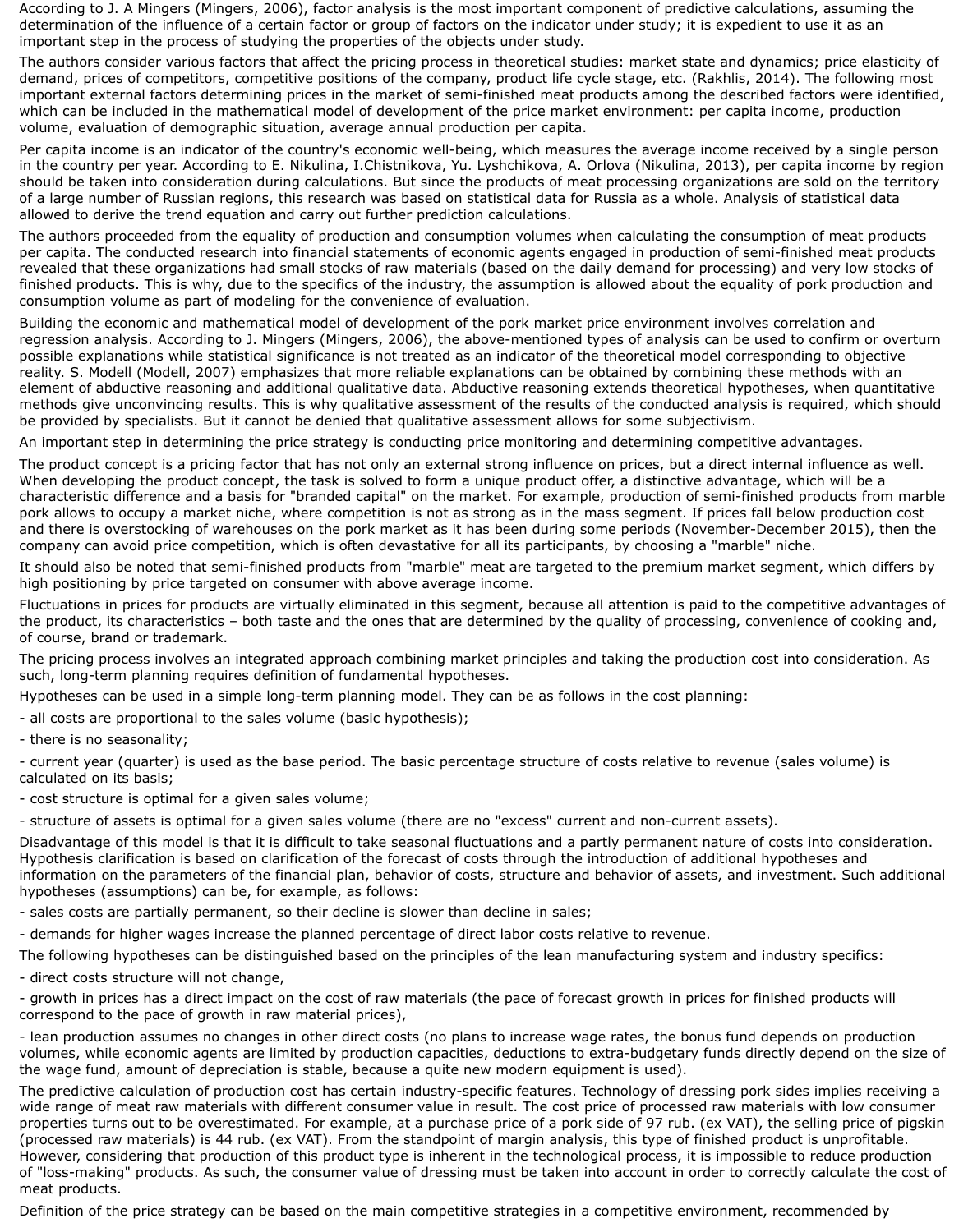M.Porter (Porter, 1985):

- cost-based leadership is focused on achieving a competitive advantage of the enterprise resulting from the lower production costs;

- differentiation involves attributing certain qualitative or distinctive characteristics to the product, which allows to distinguish it from the totality of similar products (thereby attracting the buyer);

- target is to focus on a particular market segment and improve its service.

There are three approaches to pricing based on these strategies:

- price maximization strategy,
- price reduction strategy,
- mixed strategy.

Price maximization involves receiving additional profit by setting the maximum price. This becomes possible in the case of:

- low competition or lack thereof,
- sufficient funds for development and implementation of distinctive characteristics,
- availability of buyers' funds.

# <span id="page-7-0"></span>**5. Conclusion**

Focus on achieving long-term goals implies using the predictive calculations as part of management accounting. Choice of the price strategy is one of the tasks that need to be solved by commercial organizations while defining the priority areas of development. To do so, the authors developed stages of analysis and modeling that involve using the mathematical and statistical methods, predictive calculations based on statistical indicators and data of economic agents, as well as analytical conclusions that include the following: analysis of external factors, building of an economic and mathematical model for the development of price market environment on the basis of a multifactorial correlation and regression analysis, monitoring of prices and determining competitive advantages, predictive calculation of production costs, definition of the price strategy. Comprehensive and step-by-step calculation allows to use the obtained data for long-term planning and accelerates the process of pricing decision-making, based on the integration of market and cost approaches.

## <span id="page-7-1"></span>**References**

Borodin, K.G. (2015). Prognozy razvitiya tovarnykh rynkov v usloviyakh menyayushchikhsya mer zashchity i investirovaniya (na primere rynkov myasa) [Forecasts for development of commodity markets in the context of changing measures of protection and investment (by the example of meat markets)]. Problems of forecasting, 3,54-65.

Chenhall, R H.and Morris, D.(1986). The Impact of Structure, Environment, and Interdependence on the Perceived Usefulness of Management Accounting Systems. Accounting Review,1 , 16-35.

Drury, C. (2008). Management and Cost Accounting, 7th Edition, Cengage Learning.

Federal Service of State Statistics of the Russian Federation. Date View May 04, 2017 http://www.gks.ru/free\_doc/new\_site/population/demo/progn1.xls

Gordon, L A. and Natayanan, V. G.(1984). Management Accounting Systems, Perceiveff Environmental Uncertainty and Organizational Structure: An Empirical Investigation. Accounting Organizations and Soctefy, 9(1), 33-47.

Kuzmin, A.M., Vysokovskaya, E.A. (2013). Teoriya obstoyatelstv LOURENSA-LORSHA [Contingency theory of Lawrence-Lorsch]. Quality management methods,7, 11.

Mia, L. and Chenhall R.H.(1994) The usefulness of management accounting systems, functional differentiation and managerial effectiveness. Accounting, Organizations and Society,19(1),1-3.

Mikhailova, D.V.(2014). K voprosu ob analiticheskikh vozmozhnostyakh bukhgalterskoy otchetnost [On the issue of analytical capabilities of accounting statements]. Karelian scientific journal,4, 125-127.

Mingers, J. (2006). A critique of statistical modelling in management science from a critical realist perspective: its role within multimethodology. Journal of the Operational Research Society,57, 202-219

Modell, S, Morris, R. and Scapens, B.(2007). Mixing Qualitative and Quantitative Methods in Management Accounting Research: A

Critical Realist Approach. Social Science Research Network. Date View May 04, 2017 http://papers. ssrn. com/sol3/papers. cfm.

Neburchilova, N.F. and Petrunina, I.V. (2016). Printsipy opredeleniya potrebitelnoy stoimosti myasa i myasnykh produktov na osnove pokazateley kachestva- koeffitsiyentov potrebitelskikh svoystv [Principles of determining the consumer value of meat and meat products on the basis of quality indicators – the coefficients of consumer properties]. Theory and practice of meat processing, 3, 81-95.

Nikulina, Е., Chistnikova, I.V., Lyshchikova, Yu.V. and Orlova, A. (2013). The formation of priority directions of social and economic development of the region. World Applied Sciences Journal, 22(5), 608-615.

Orlova, E.V. and Ulmasova, I.S. (2015). Tekhnologiya upravleniya tsenoy na otraslevom rynke s differentsirovannym produktom [Technology of price management on the industrial market with a differentiated product]. Science and education: scientific publication of the Bauman MSTU, 10,310-330

Plotnikov, V.S. and Plotnikova, O.V. (2014). Biznes-uchet i integrirovannaya otchetnost [Business accounting and integrated reporting]. International Accounting, 13, 25-34.

Porter, M.(1985). Competitive Advantage. New York: The Free Press

Rakhlis, T.P., Mironova, A.P. and Zhaksalykova, A.S. (2014). Sovremennyy mekhanizm tsenoobrazovaniya na predpriyatiyakh chernoy metallurgii: obosnovaniye i funktsionirovaniye [Current pricing mechanism at steel industry enterprises: substantiation and functioning]. Fundamental and applied research in the modern world, 2(6), 48-56.

Russian Statistical Yearbook 2016. Statistical Bulletin (2016). Moscow: Rosstat.

Date View May 04, 2017 http://www.gks.ru/wps/wcm/connect/rosstat\_main/rosstat/ru/statistics/publications/catalog/doc\_1135087342078

Salah, W. and Zaki, H. (2013). Product Costing in Lean Manufacturing Organization. Research Journal of Finance and Accounting, 4(6), 86-98

Schneider, V.V. (2014). Obyektivno-oriyentirovannyy podkhod k formirovaniyu upravlencheskogo uchyota [Object-focused approach to